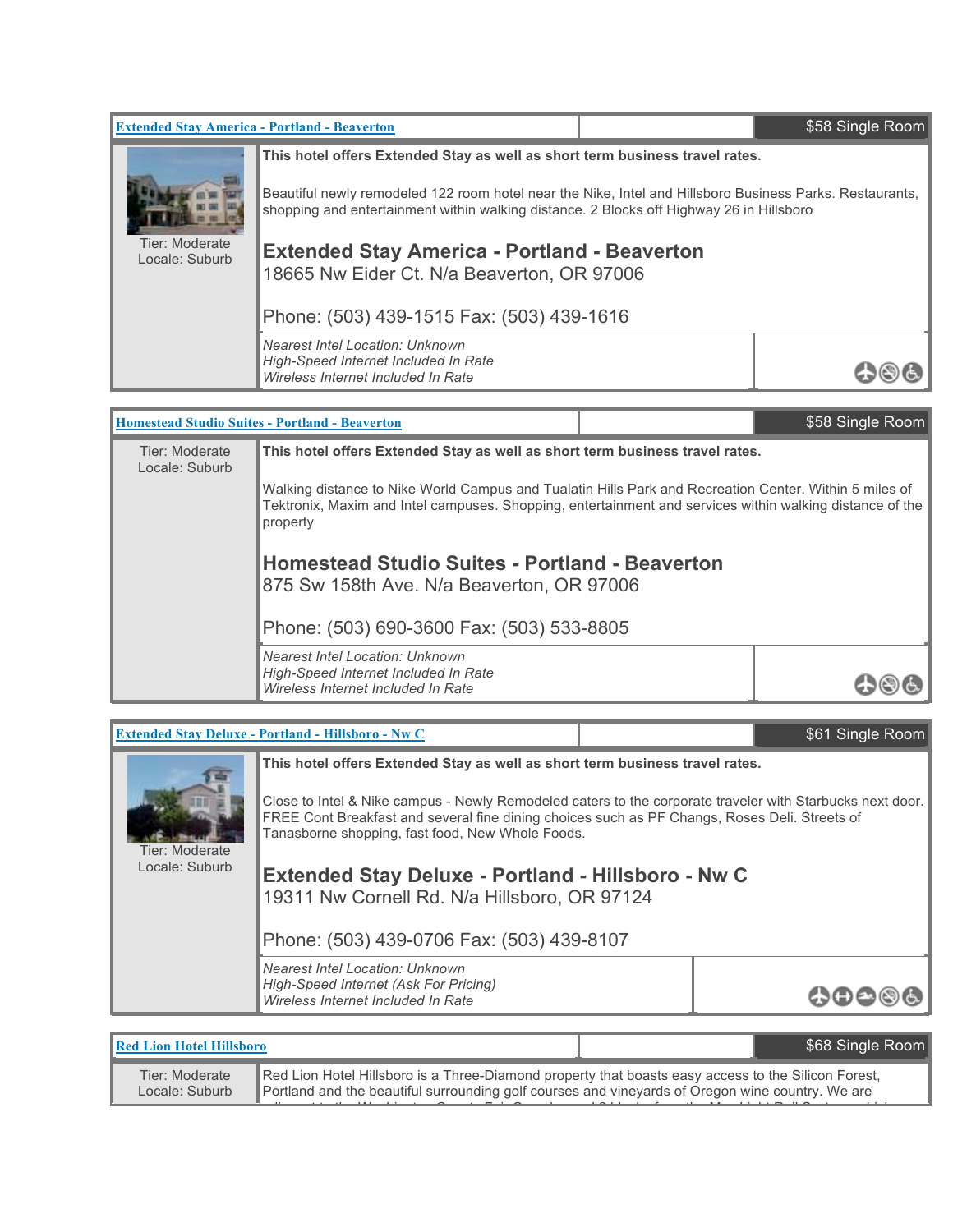| adjacent to the Washington County Fair Complex and 2 blocks from the Max Light Rail System, which can<br>transport guests to the Portland Airport, 25 miles away, and into the heart of Downtown Portland. |       |
|------------------------------------------------------------------------------------------------------------------------------------------------------------------------------------------------------------|-------|
| <b>Red Lion Hotel Hillsboro</b><br>3500 NE Cornell Rd Hillsboro, OR 97124<br>Phone: (503) 648-3500 Fax: (503) 640-2789                                                                                     |       |
| Nearest Intel Location: 1.00 miles<br>Complimentary Office Transportation<br>High-Speed Internet (Ask For Pricing)<br>Wireless Internet Included In Rate                                                   | ooooo |

# **Fairfield Inn & Suites Portland West/Beaverton** \$75 Single Room



Tier: Moderate Locale: Suburb

The Fairfield Inn & Suites in Beaverton is in the sunset corridor just 8 miles west of downtown Portland & 50 miles from the Oregon Coast. The hotel is the perfect place to work or relax. Just minutes from tax-free shopping the cinema golf & wine country

いのの

# **Fairfield Inn & Suites Portland West/Beaverton** 15583 NW Gateway Court Beaverton, OR 97006

Phone: (503) 972-0048 Fax: (503) 972-0049

*Nearest Intel Location: 2.60 miles High-Speed Internet Included In Rate Wireless Internet Included In Rate*



### **Phoenix Inn - Beaverton** \$89 Single Room



#### **This hotel offers Extended Stay as well as short term business travel rates.**

The Phoenix Inn Suites - Beaverton has modernized it's guest rooms and public spaces. Our guest rooms include upgraded beds, bedding and lighting packages and a relaxing sitting area. Check email at your convenience with our complimentary wireless throughout the hotel. We also offer complimentary breakfast

served everyday from 6:30am - 10am and complimentary shuttle service to all Intel campuses. For those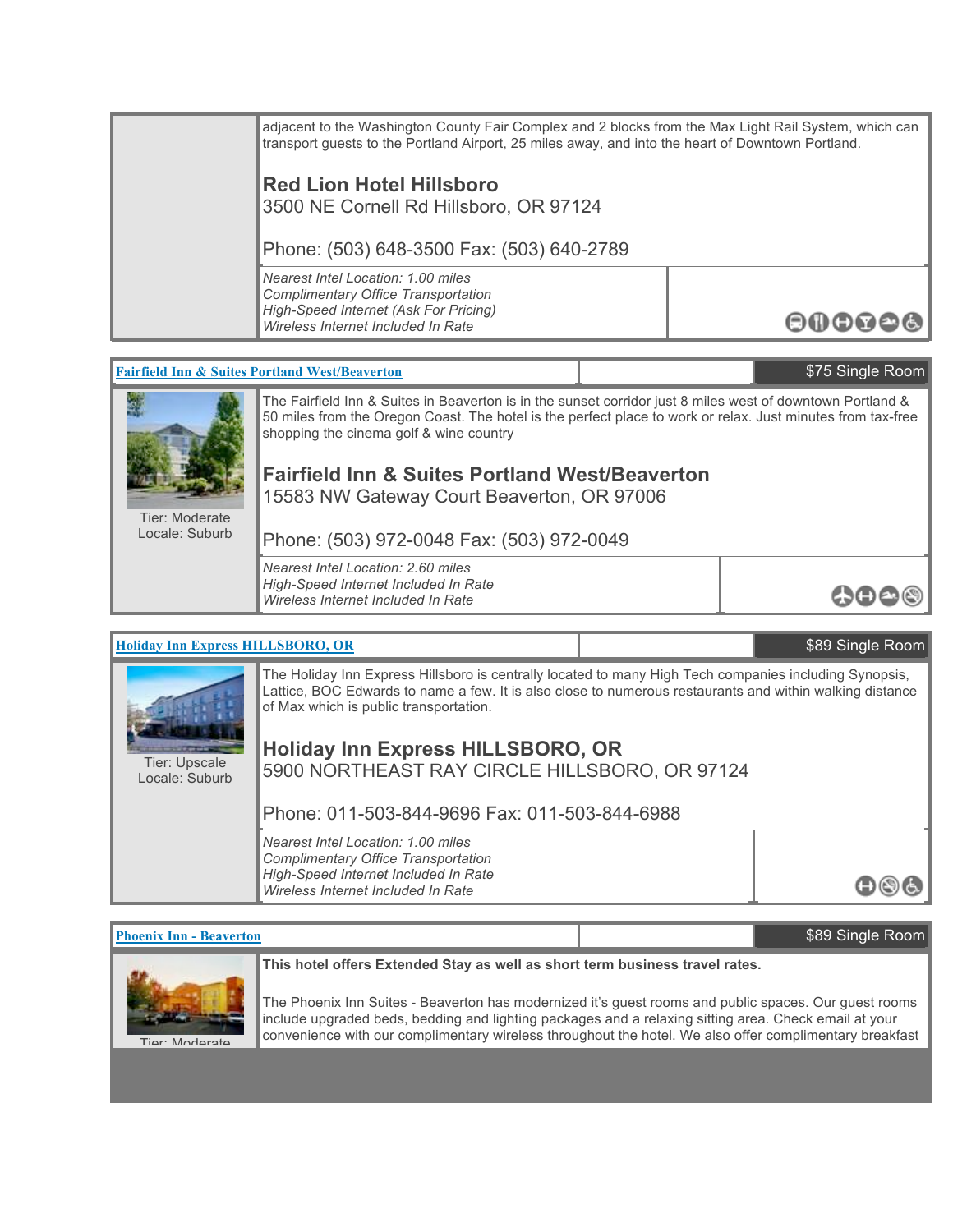| <b>Phoenix Inn - Beaverton</b><br>15402 NW Cornell Rd Beaverton, OR 97008                                                                               |                                |
|---------------------------------------------------------------------------------------------------------------------------------------------------------|--------------------------------|
| Phone: (503) 614-8100 Fax: (503) 614-0352                                                                                                               |                                |
| Nearest Intel Location: 1.00 miles<br>Complimentary Office Transportation<br>High-Speed Internet Included In Rate<br>Wireless Internet Included In Rate | $\bullet\bullet\bullet\bullet$ |

| <b>Oakwood Hillsboro - Palladia</b>                                                                                                                                                                                                                                                                  |                                                                                                                                                                    | \$92 Single Room |  |
|------------------------------------------------------------------------------------------------------------------------------------------------------------------------------------------------------------------------------------------------------------------------------------------------------|--------------------------------------------------------------------------------------------------------------------------------------------------------------------|------------------|--|
| This hotel offers Extended Stay as well as short term business travel rates.<br>A newer community offering a swimming pool and spa, fitness center with sauna, business center, patios<br>and balconies. With all the comforts of home, our suites have queen beds, fully equipped kitchens, linens, |                                                                                                                                                                    |                  |  |
| Tier: Upscale<br>Locale: Rural                                                                                                                                                                                                                                                                       | TV, VCR/DVD, and cutome house wares. Rates are based on a 30 day minimum stay and include weekly<br>maid service, kosher package, desk/chair and internet service. |                  |  |
|                                                                                                                                                                                                                                                                                                      | Oakwood Hillsboro - Palladia<br>2615 North West 194th Terrace Hillsboro, OR 97124                                                                                  |                  |  |
| Phone: (310) 444-2325 Fax: (310) 444-2210                                                                                                                                                                                                                                                            |                                                                                                                                                                    |                  |  |
|                                                                                                                                                                                                                                                                                                      | Nearest Intel Location: 1.00 miles<br>High-Speed Internet Included In Rate<br>Wireless Internet (Ask For Pricing)                                                  |                  |  |

|                                                                                                                                                                                                                                                                                                                                                      | <b>Homewood Suites by Hilton West Portland-Beaverton</b>                                                         | \$99 Single Room |
|------------------------------------------------------------------------------------------------------------------------------------------------------------------------------------------------------------------------------------------------------------------------------------------------------------------------------------------------------|------------------------------------------------------------------------------------------------------------------|------------------|
|                                                                                                                                                                                                                                                                                                                                                      | This hotel offers Extended Stay as well as short term business travel rates.                                     |                  |
| This Homewood is nestled near Oregon's prosperous economic high tech corridor with easy access to<br>Highway 26. The hotel is also located within close proximity to restaurants, tax free shopping and short<br>driving distances from Oregon's wine country, the coast, and mountains. Numerous Fortune 500 com<br>Tier: Upscale<br>Locale: Suburb |                                                                                                                  |                  |
|                                                                                                                                                                                                                                                                                                                                                      | <b>Homewood Suites by Hilton West Portland-Beaverton</b><br>15525 NW Gateway Court Beaverton/Hillsboro, OR 97006 |                  |
|                                                                                                                                                                                                                                                                                                                                                      | Phone: (503) 614-0900 Fax: (503) 533-2276                                                                        |                  |
|                                                                                                                                                                                                                                                                                                                                                      | Nearest Intel Location: $<$ 1.00 miles<br>Complimentary Office Transportation                                    |                  |
|                                                                                                                                                                                                                                                                                                                                                      | High-Speed Internet Included In Rate<br>Wireless Internet Included In Rate                                       |                  |

# **Hilton Garden Inn Portland/Beaverton 1988 105 Single Room** \$105 Single Room



Conveniently located in the Cornell Oaks Corporate Center just off Sunset Highway 26. The hotel is centralized to all Intel locations. With walking distance or shuttle service we will be sure to get you there on time! Both wireless and wired internet access will ensure you can stay in touch when ever needed. The onsite business center, restaurant, lounge, indoor pool, whirlpool and exercise room allows all you need in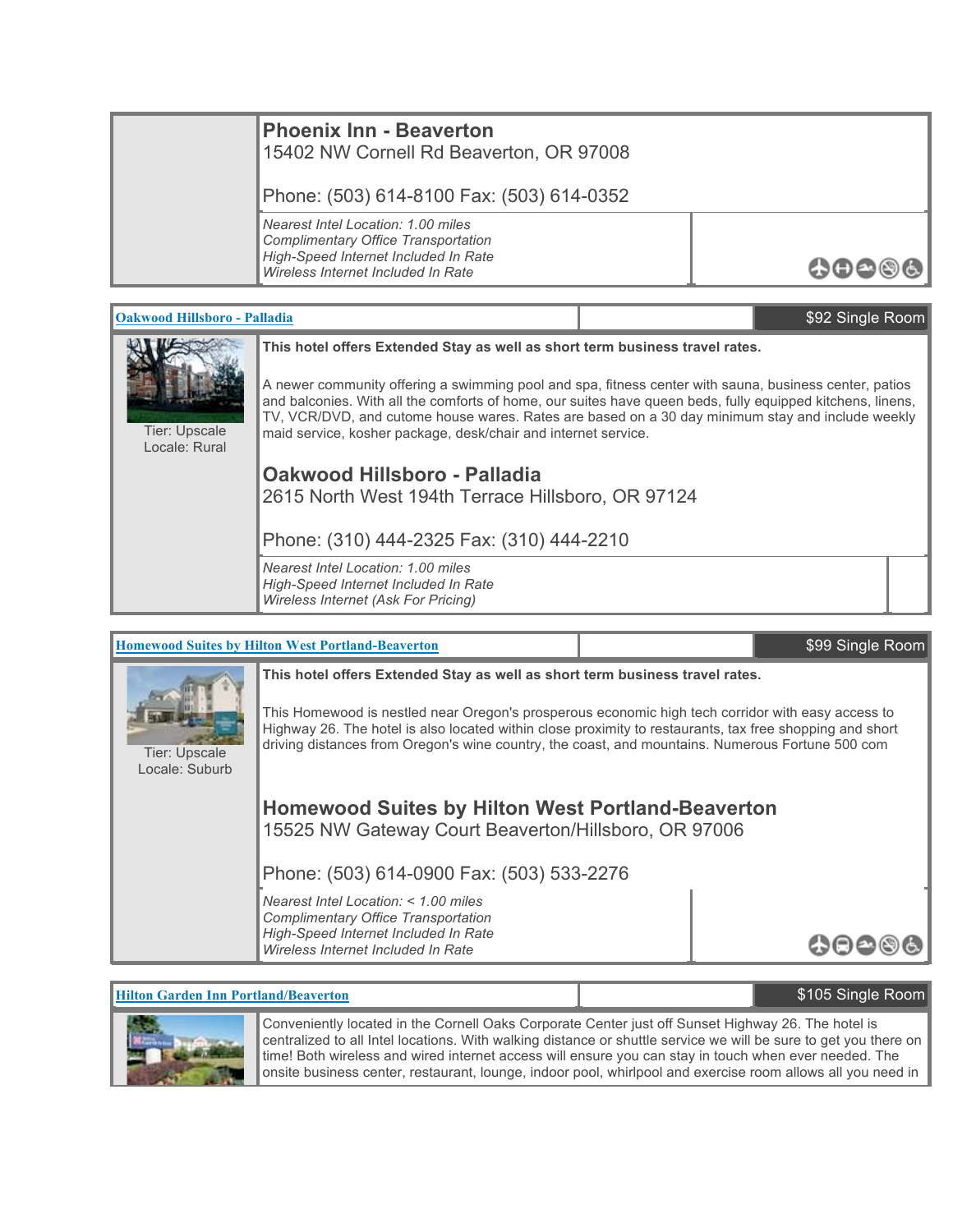| Tier: Upscale<br>Locale: Suburb | one great location.                                                                                                   |          |
|---------------------------------|-----------------------------------------------------------------------------------------------------------------------|----------|
|                                 | <b>Hilton Garden Inn Portland/Beaverton</b><br>15520 NW Gateway Court Beaverton, OR 97006                             |          |
|                                 | Phone: (503) 439-1717 Fax: (503) 439-1818                                                                             |          |
|                                 | Nearest Intel Location: $<$ 1.00 miles<br>Complimentary Office Transportation<br>High-Speed Internet Included In Rate | 00000000 |
|                                 | Wireless Internet Included In Rate                                                                                    |          |

| <b>SpringHill Suites Portland Hillsboro</b> |                                                                                                                                                                                                                                                           | \$112 Single Room |
|---------------------------------------------|-----------------------------------------------------------------------------------------------------------------------------------------------------------------------------------------------------------------------------------------------------------|-------------------|
|                                             | Hillsboro Oregon's Newest All-Suite Hotel. Named Opening Hotel of the Year for 2004 this is the ideal<br>location for high-tech and leisure travelers. Complimentary WI-FI in all suites near championship golf<br>terrific shopping and scenic Portland. |                   |
| Tier: Upscale<br>Locale: Suburb             | <b>SpringHill Suites Portland Hillsboro</b><br>7351 NE Butler Street Hillsboro, OR 97124                                                                                                                                                                  |                   |
|                                             | Phone: (503) 547-0202 Fax: (503) 547-0206                                                                                                                                                                                                                 |                   |
|                                             | Nearest Intel Location: $<$ 1.00 miles<br>Complimentary Office Transportation<br>High-Speed Internet Included In Rate<br>Wireless Internet Included In Rate                                                                                               |                   |
|                                             |                                                                                                                                                                                                                                                           |                   |

| <b>Larkspur Landing Hillsboro/Portland</b> |                                                                                                                                                         | \$114 Single Room |
|--------------------------------------------|---------------------------------------------------------------------------------------------------------------------------------------------------------|-------------------|
|                                            | This hotel offers Extended Stay as well as short term business travel rates.                                                                            |                   |
| Tier: Moderate                             | Larkspur Landing is designed for today's traveler with the idea that comfort and technological convenience<br>exist side by side                        |                   |
| Locale: Suburb                             | <b>Larkspur Landing Hillsboro/Portland</b><br>3133 NE Shute Rd Hillsboro, OR 97124                                                                      |                   |
|                                            | Phone: (503) 681-2121 Fax: (503) 693-7189                                                                                                               |                   |
|                                            | Nearest Intel Location: 1.00 miles<br>Complimentary Office Transportation<br>High-Speed Internet Included In Rate<br>Wireless Internet Included In Rate |                   |

# **Courtyard Portland/ Hillsboro Allen Courty and State Room \$119 Single Room**



The award winning Marriott Courtyard Portland Hillsboro is located in the heart of a High-Tech region known as the Silicon Forest in Hillsboro, Oregon. The Courtyard Hillsboro is located in the Hillsboro high tech corridor and just 12 miles west of downtown Portland. The Marriott Courtyard Portland Hillsboro features complimentary wireless internet access in all rooms and complimentary parking. Explore restaurants, shopping and entertainment within walking distance of the hotel.